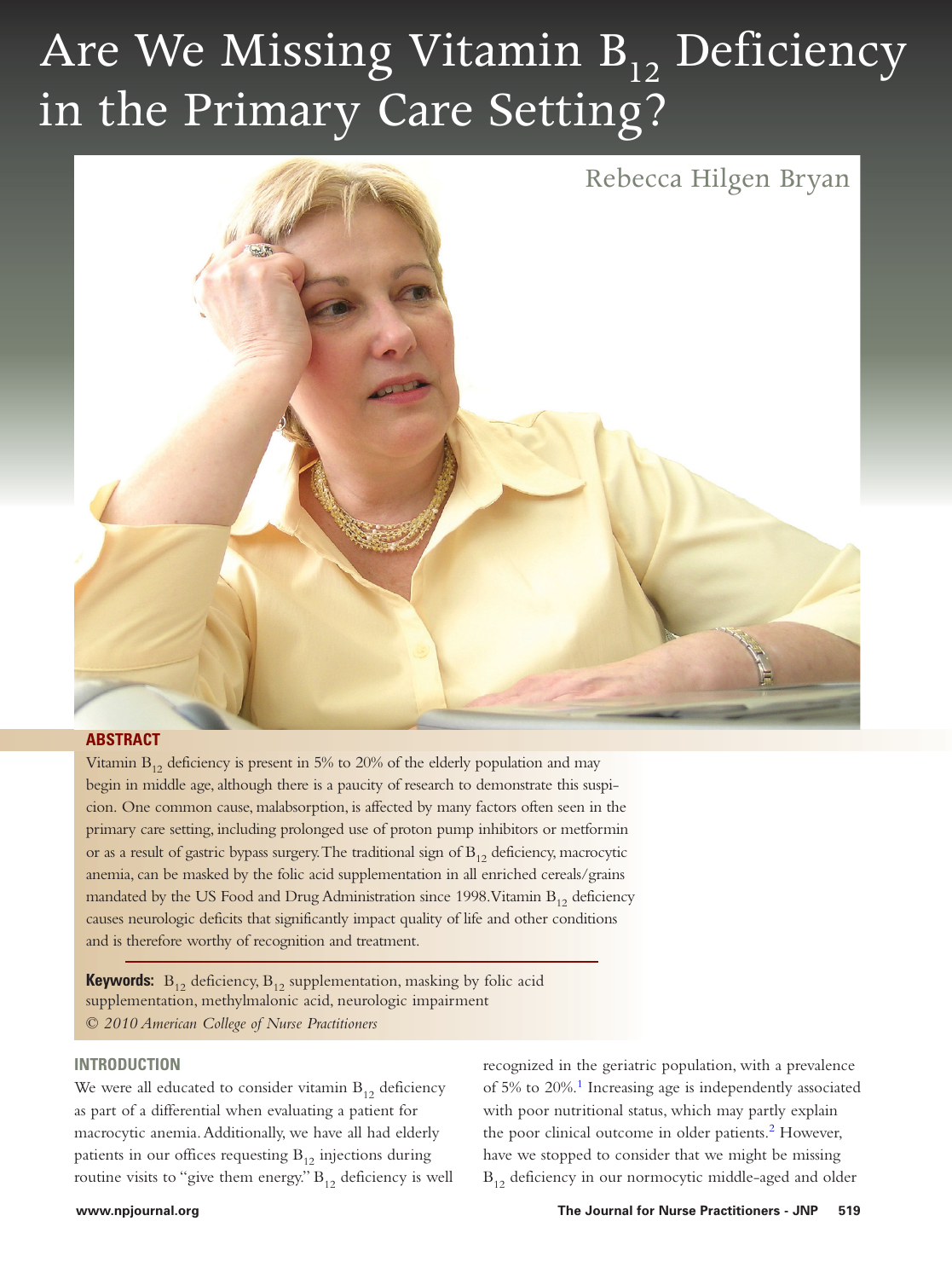patients? Routine screening practices rarely result in findings of macrocytic anemia in this age group, yet two recent cases have caused me to consider  $B_{12}$  deficiency as a differential, and research of the subject has confirmed that I have reason to be suspicious.

#### **CASE 1**

MH was a 48-year-old female who recently survived a life-threatening methicillin-resistant *Staphylococcus aureus* infection of her abdomen that required a prolonged

intensive-care unit stay after what was supposed to be a minor laparoscopic procedure. She presented 6 weeks after hospital discharge, eating well, sleeping well, and yet thoroughly exhausted, weak, and wondering how she was going to return to teaching in the next month. Having recently read about  $B_{12}$ 

function in the body and recognizing that it is in high demand during times of rapid cell turnover, I checked MH's  $B_{12}$  level as well as her methylmalonic acid (MMA) level and, sure enough, she was deficient, even though she was not anemic. After a month's course of supplementation, she was largely back to "normal" and was able to return to teaching.

## **CASE 2**

A 55-year-old patient survived a severe subarachnoid hemorrhage with minimal neurologic deficit. He was well screened and cared for by his family physician, including recent normal laboratory results. Four months out, he was back to work but only able to manage half days because of persistent fatigue. He struggled with mild short-term memory loss. Not being his health care provider, I was not in a position to test him for  $B_{12}$  deficiency; recognizing that he had been through weeks of bed rest and therefore significant cell turnover, I recommended he start high-dose oral  $B_{12}$  supplementation (2,000 mcg per day). Within 2 weeks, he was able to get through full days of work without fatigue and found that his memory had returned to near normal.

These cases stand out because of the dramatic events that preceded their presentations as well as the prompt response they each experienced upon supplementation.

Research of this subject has since revealed that there are many more subtle presentations of  $B_{12}$  deficiency, as well as many causative factors that are common in our society today.

## **PHYSIOLOGY OF VITAMIN B12**

Vitamin  $B_{12}$ , also known as cobalamin, is crucial for DNA synthesis in cells undergoing rapid turnover, such as hematopoietic and enteric lining cells. It is also vital to optimal function of the immune system.  $B_{12}$  is stored in

> the liver, but it can take 5 to 10 years for a person to become  $B_{12}$  deficient due to malabsorption; however, demand for  $B_{12}$ markedly increases during times of physical stress, which depletes stores as well. The body does not synthesize  $B_{12}$ ; we rely on exogenous sources of meat and dairy products to meet our

needs. Unless someone is a strict vegetarian, the typical American diet has sufficient  $B_{12}$  to meet recommended daily allowance (RDA) standards, presuming normal absorption. Active absorption of  $B_{12}$  is a complex process and not fully understood. Upon ingestion,  $B_{12}$  requires an acidic stomach as well as intrinsic factor, secreted by gastric parietal cells, to be absorbed in the terminal ileum[.3](#page-4-0) Passive absorption also occurs in the small bowel.

#### **SIGNS AND SYMPTOMS OF B12 DEFICIENCY**

 $B_{12}$  deficiency traditionally causes macrocytic anemia but can be present in normocytic patients.<sup>[1](#page-4-0)</sup> Neurologic deficits are a common result of  $B_{12}$  deficiency; indeed, a recent study demonstrated neurologic deficits were more common than anemia and demonstrable with neuro-electric physiological studies.<sup>[4](#page-4-0)</sup> These deficits are due to abnormal synthesis of myelin protein, causing demyelination of the dorsal and lateral columns of the spinal cord. Symptoms include paresthesias of the lower extremities, disequilibrium, and loss of vibratory sensation.<sup>3,5</sup> These symptoms are symmetric, more common in the lower extremities than upper, and increase the risk of falling in all age groups.<sup>4</sup> Other neurological symptoms of  $B_{12}$ deficiency include memory loss, irritability, and dementia caused by axonal degeneration in the central nervous system.<sup>6</sup>  $B_{12}$  deficiency has been shown in vitro to increase osteoclast activity, thus contributing to decreased bone

## **Other neurological symptoms of B12 deficiency include memory loss, irritability, and dementia.**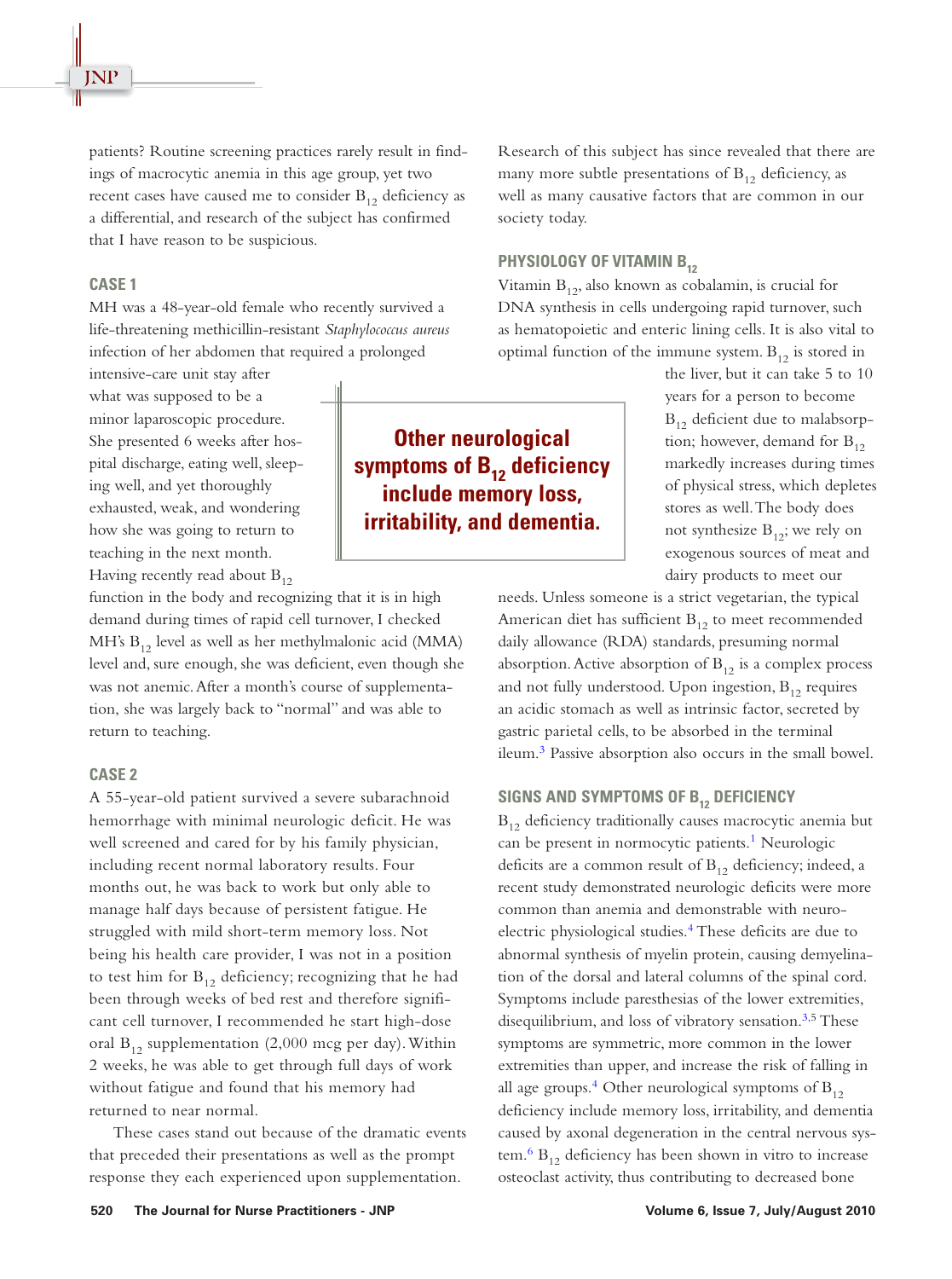health and increased risk of fracture.<sup>7</sup> Other  $B_{12}$  deficiency symptoms include glossitis (swollen, beefy red tongue), vaginal atrophy, and mild diarrhea. "The dietary deficiency or anemia of chronic diseases should be suspected in every case of glossitis, glossodynia, angular cheilitis, erythematous mucositis, oral candidosis, recurrent oral ulcer, and burning mouth when no other obvious causes are found.["8](#page-4-0) Micronutrient-deficient states, including  $B_{12}$  deficiency, have been linked to cardiovascular disease and cancer, though cause and effect are not clear.<sup>2,4</sup> A 2005 case study describes a patient with chronic erythema nodosum who experienced complete resolution of symptoms after 2 weeks of parenteral  $B_{12}$ supplementation, leading the author to recommend screening patients with this condition.<sup>[10](#page-4-0)</sup>

## **FOLIC ACID SUPPLEMENTATION MASKING B<sub>12</sub> DEFICIENCY**

Folic acid works in conjunction with  $B_{12}$  for DNA synthesis. Folic acid deficiency causes macrocytic anemia but never neurologic deficits. Common causes of folic acid deficiency include poor diet and alcoholism. Since January 1998, the US Food and Drug Administration has required all enriched cereal/grain products to be fortified with folic acid, with the goal of reducing neural tube congenital defects[.10](#page-4-0) Nutritionists have expressed concerns that folic acid fortification masks  $B_{12}$  deficiency, and a 2007 study demonstrated cognitive impairment in patients with high folate status in the presence of low  $B_{12}$ . These patients were anemic without macrocytosis. $10$  The authors suggest that excess folic acid precipitates both hematologic and neuropsychiatric manifestations of  $B_{12}$  deficiency. Interestingly, folic acid conferred cognitive protection in the presence of normal  $B_{12}$  levels. The point here is that folic acid supplementation in the presence of  $B_{12}$  deficiency may actually aggravate neurological symptoms.

## **CHRONIC USE OF PPIS INCREASING B12 DEFICIENCY?**

Food malabsorption causes 60% to 70% of  $B_{12}$  deficiency.[11](#page-4-0) One of the most common causes of malabsorption is gastric atrophy, which is present in 5% to 20% of the elderly population, due to aging.<sup>1</sup> However,  $B_{12}$  deficiency is increasingly linked to prolonged use of proton pump inhibitors (PPIs), which decrease the acidity of the stomach environment and thereby impede  $B_{12}$  absorption[.12](#page-4-0) Given that a large percentage of our population is taking PPIs and that PPIs are now readily available

without a prescription, the risk for  $B_{12}$  deficiency due to chronic PPI use is increased.

## **B12 DEFICIENCY IN THE PRESENCE OF OBESITY**

It is well known that our country is suffering an epidemic of obesity. While obesity itself does not contribute to vitamin deficiency, the consequences of obesity can play a role. One intervention for obesity that is recognized by Medicare is gastric bypass surgery. During this procedure, a significant portion of the stomach is removed, with the resultant loss of parietal cells. This decreases the amount of intrinsic factor available to facilitate absorption of vitamin  $B_{12}$ <sup>6,13</sup> This is not to be confused with pernicious anemia, which is thought to be an autoimmune disorder that causes gastric atrophy, also resulting in insufficient intrinsic factor and thus causing  $B_{12}$  deficiency.<sup>11</sup>

Type 2 diabetes mellitus is a complication of obesity, and first-line pharmacologic therapy is metformin. Metformin affects the absorption of vitamin  $B_{12}$  in the ileum by antagonizing the calcium-dependent ileal membrane; consequently, it is estimated that 10% to 30% of patients taking metformin are  $B_{12}$  deficient.<sup>[14](#page-4-0)</sup> Interestingly,  $B_{12}$  deficiency is best managed in this scenario by supplementation with oral calcium, which overrides metformin's antagonizing properties and allows  $B_{12}$ absorption in the ileum.[14](#page-4-0)

## **B12 DEFICIENCY AFTER PROLONGED OR CRITICAL ILLNESS**

As the two cases described above suggest, prolonged or critical illness, with its massive demands on the body's metabolism, is an often unrecognized cause of  $B_{12}$  deficiency[.15](#page-4-0) Any patient recovering from a critical illness, regardless of age, deserves screening with  $B_{12}$  and MMA levels. Additionally, B group vitamin supplementation immediately postinfarct may have antioxidant and antiin-flammatory effects in stroke disease.<sup>[16](#page-4-0)</sup>

## **B12 DEFICIENCY CAUSED BY SMALL BOWEL DISEASE**

 $B_{12}$  deficiency is common in both celiac disease<sup>[17](#page-4-0)</sup> and Crohn's disease, particularly if the patient has had an ileal or ileocolonic resection.<sup>[18](#page-4-0)</sup> As described above,  $B_{12}$ is absorbed in the terminal ileum, an area commonly involved in Crohn's disease. It is not as clear why  $B_{12}$ deficiency is found in patients with celiac disease, which is a disorder of the proximal small bowel. The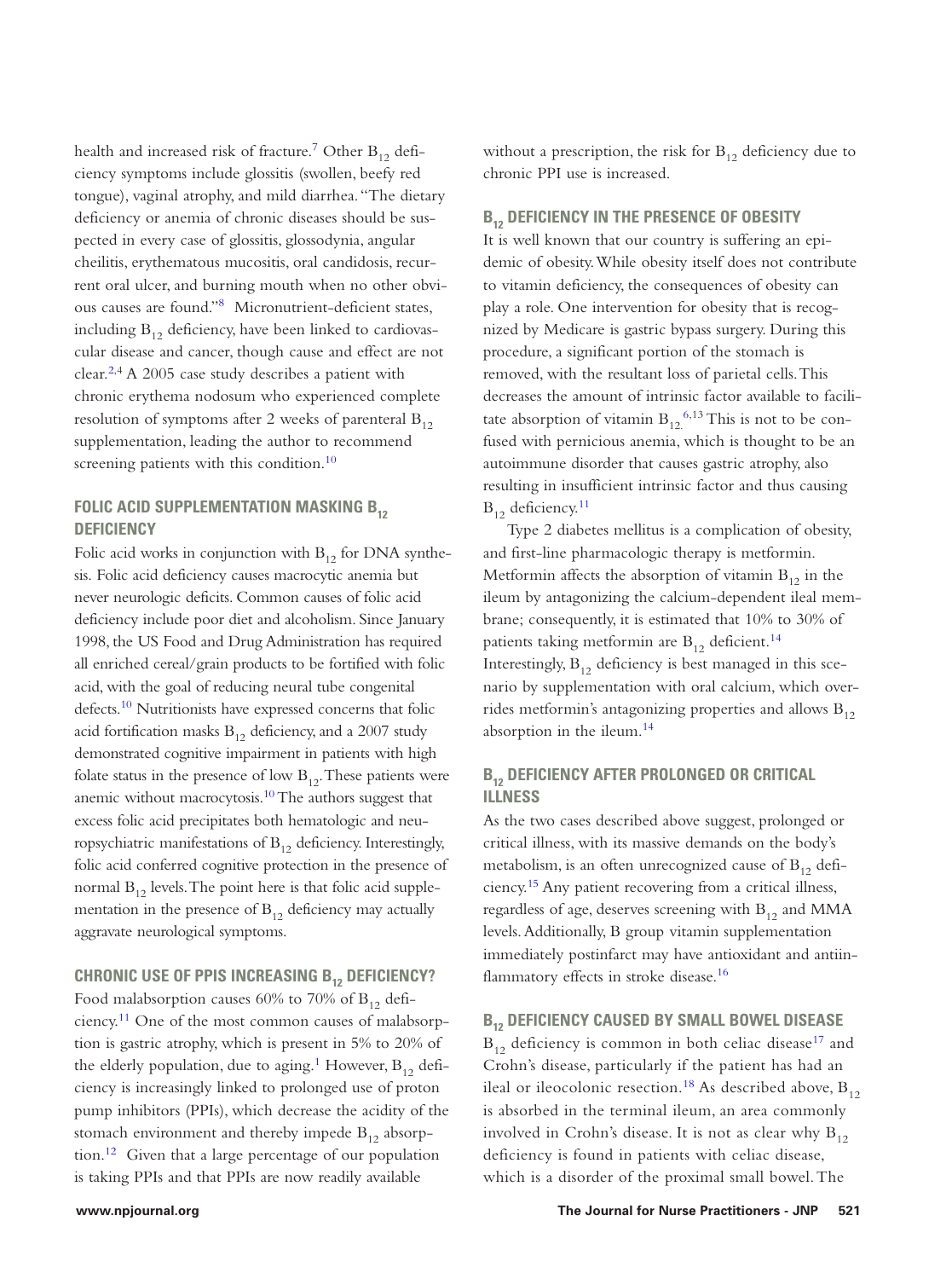association with celiac, an autoimmune disease, is sepa-rate from autoimmune pernicious anemia.<sup>[18](#page-4-0)</sup> It is important to routinely screen patients with small bowel disease for  $B_{12}$  deficiency.

## **B12 DEFICIENCY IN PATIENTS DIAGNOSED WITH HIV**

Patients diagnosed with human immunodeficiency virus (HIV) infection are at increased risk of  $B_{12}$  deficiency, thought to be due to poor nutrition and/or chronic diarrhea, among other factors. Studies estimate that between 10% and 39% of HIV-infected patients are  $B_{12}$  deficient and would benefit from supplementation, especially given the role of  $B_{12}$  in the immune system.<sup>3</sup>

#### **APPROPRIATE LABORATORY SCREENING**

Serum vitamin  $B_{12}$  levels have a wide range of normal, with a low reference range of 200 to 220 pg/mL.<sup>[19](#page-4-0)</sup> MMA, a substance produced when amino acids break down, is elevated in the presence of  $B_{12}$  deficiency, even when serum  $B_{12}$  levels are in the low to normal range. MMA concentration is considered to be a sensitive and specific diagnostic tool, particularly helpful in identifying preclinical or subtle cases of  $B_{12}$  deficien-cy.<sup>[10](#page-4-0)</sup> MMA level rises when  $B_{12}$  levels are less than 400  $pg/mL<sup>20</sup>$  $pg/mL<sup>20</sup>$  $pg/mL<sup>20</sup>$  Caution should be used when interpreting results in the presence of renal insufficiency, which also raises MMA levels.<sup>[10](#page-4-0)</sup> Elevated MMA levels are independently associated with cognitive decline, specifically with lower scores in language comprehension and expression.<sup>[21](#page-4-0)</sup> Homocysteine levels may be elevated in vitamin  $B_{12}$ -deficient states as well as when folic acid is low, but MMA is only elevated with low  $B_{12}$ . It is reasonable and appropriate to screen patients with serum  $B_{12}$ , folic acid, and MMA levels.

## **WHO TO SCREEN**

I assert that we nurse practitioners should not wait for macrocytic anemia to appear before screening patients for  $B_{12}$  deficiency; indeed, in light of folic acid fortification, any patient with normocytic anemia should be screened for  $B_{12}$  deficiency.<sup>10</sup> In addition to all elderly patients, others who would be appropriate for screening include type 2 diabetics receiving metformin, patients taking prolonged PPI therapy, patients who have been through excessive physical stress, ie, critical illness, and patients complaining of imbalance or decreased sensation in lower extremities. Patients diagnosed with celiac or Crohn's diseases require routine screening. Additionally patients presenting with oral ulcers, tongue complaints, or persistent mild diarrhea should be screened. All patients presenting with complaints of memory loss and perhaps those with persistent irritability should be screened as well. Patients with autoimmune disorders have a higher prevalence of  $B_{12}$  deficiency than the general population and thus should be screened as well. $^{22}$ 

#### **SUPPLEMENTATION**

Prior to initiating  $B_{12}$  supplementation in patients found to be deficient, it is crucial to rule out any causative factors, so that the underlying cause may be addressed. It is tempting to recommend taking daily vitamin  $B_{12}$  to all patients, as the risk of toxicity is extremely low.<sup>[19](#page-4-0)</sup> However, it seems an unnecessary expense for healthy patients, and research is lacking to demonstrate clear benefit[.23](#page-4-0) Thus, for all patients, education is in order to ensure adequate intake of dietary  $B_{12}$ , including fortified cereals as well as meat and dairy products. It would be reasonable to begin daily supplementation of  $B_{12}$ , 1,000 to 2,000 mcg per day, for patients with  $B_{12}$  levels less than 400 pg/mL, since that is the level at which MMA levels begin to rise. For symptomatic patients in whom  $B_{12}$  deficiency is established, especially those with neurologic symptoms, prognosis depends on prompt recognition and treatment.<sup>3,24</sup> Three routes of  $B_{12}$ supplementation are available: parenteral, nasal, and oral. Traditionally, supplementation in the primary care setting has been parenteral, but this is no longer necessary. It is sufficient to supplement orally with high doses of vitamin  $B_{12}$ , 1,000 to 2,000 mcg per day.<sup>25</sup> Even for patients diagnosed with pernicious anemia and therefore unable to actively absorb  $B_{12}$ , passive absorption in the small bowel enables an absorption rate of 1%. Thus, supplementation with 1,000 mcg per day will give that patient 10 mcg, substantially more than the RDA of 2.4 mcg/day.[26](#page-4-0)

Prescription  $B_{12}$  nasal gel is expensive and need be given only to patients with pernicious anemia who have persistent low-serum  $B_{12}$  and elevated MMA after oral supplementation. Patients presenting with significant neurological symptoms (i.e., burning feet) may respond more rapidly to initial parenteral supplementation followed by oral supplementation,<sup>9</sup> and there is an increased reliance on patient compliance with oral supplementation. For patients who are not  $B_{12}$  deficient, supplemen